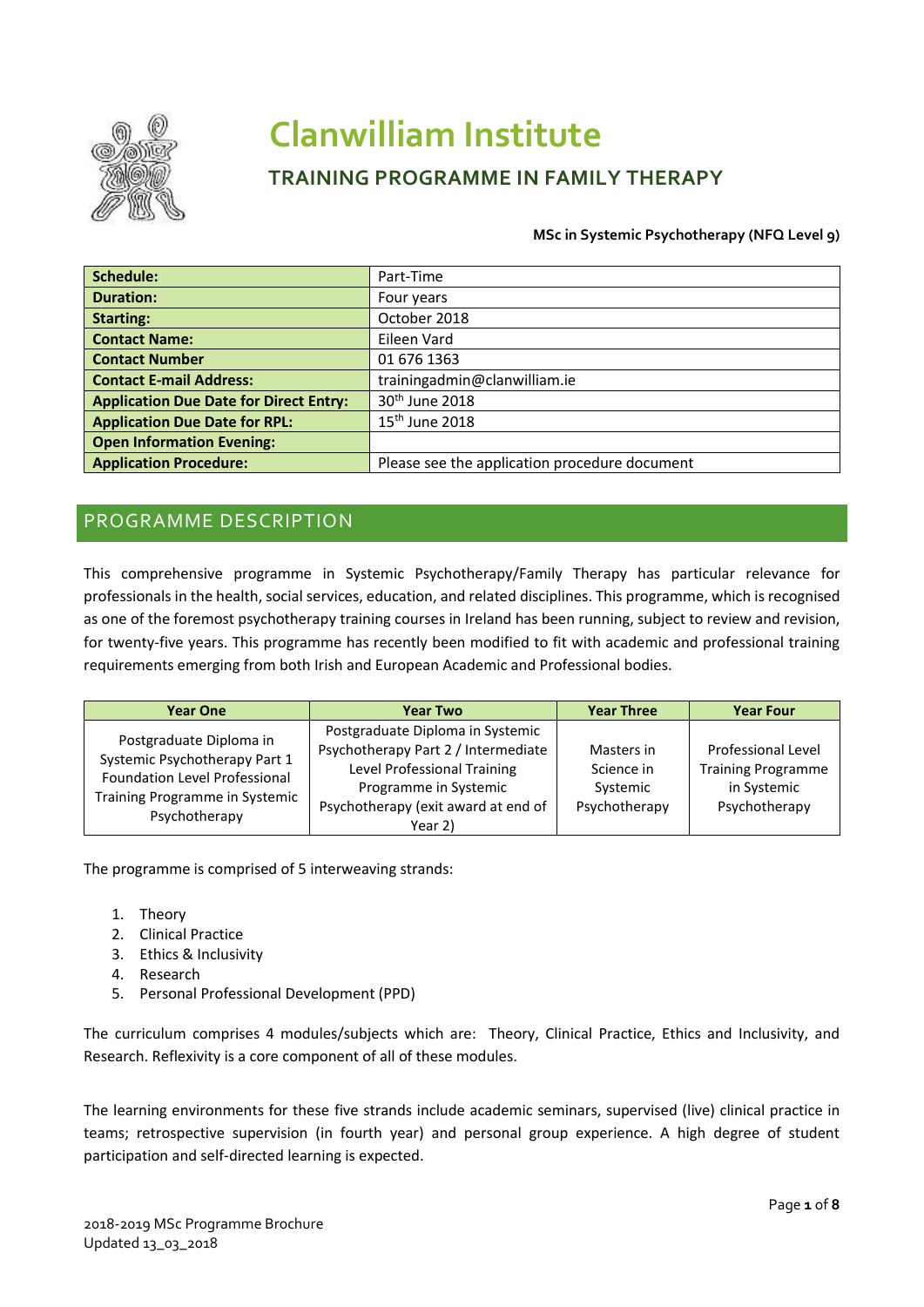The Clanwilliam Institute is accredited by EAPTI (European Accredited Psychotherapy Training Institutes), which is an accredited Training Institute with EAP (European Association for Psychotherapy). The Clanwilliam Institute is also accredited through FTAI (Family Therapy Association of Ireland). The first three years are accredited by Quality and Qualifications Ireland (QQI). The Four Year Programme is accredited by EAP and FTAI as leading to an award of European Certificate in Psychotherapy.

#### *Progression through the programme is dependent on successful completion of all of the programme requirements*

## OBJECTIVES OF THE PROGRAMME

The main objective of the programme is to provide the fundamentals of good practice as a systemic family therapist. The core learning outcomes associated with this objective are the demonstration of the following:

- The skills, knowledge and competence to practice as a systemic family therapist;
- an ethical positioning that allows them to scrutinise and reflect on their practice;
- A familiarity with theory and research that allows them to review and update their clinical work;
- A reflexivity that allows them to review and manage the place of their own self in their clinical and research and professional practice
- An awareness of the importance of the therapeutic relationship in psychotherapy.

## PHILOSOPHY OF THE PROGRAMME

The Clanwilliam Institute approach to therapeutic practice and training has been constructed from three principal theoretical and philosophical influences - systems theory, social constructionism and professional ethics.

#### **A. Systems Theory**

The systemic view emphasises the contextual and relational aspects of human experience. It sees the person as embedded in a social and emotional world which s/he is constantly being influenced by and influencing. This approach enables the practitioner to take account of the multi-layered complexity of the many systems within which we live. This focus on context and relationship distinguishes Systemic (Family) Psychotherapy from other forms of psychotherapy. This relational contextual approach emphasises the centrality of the therapeutic relationship.

#### **B. Social Constructionism**

The Clanwilliam approach identifies with a social constructionist perspective which regards all meaning (and thus identity and problem descriptions) as generated in language between people. Thus it is through the medium of language that new meanings and resources may be accessed and new relationship configurations achieved.

#### **C. Professional Ethics**

Within the philosophical positioning of the Clanwilliam Institute professional ethics are an integral part of professional thinking and practice and a part of personal and professional growth The Clanwilliam Institute ethos is grounded in ethical principles drawn from professional codes of practice, a duty of care towards all involved – clients, students, colleagues and the public– and a commitment to the development of non-discriminatory practice and service delivery.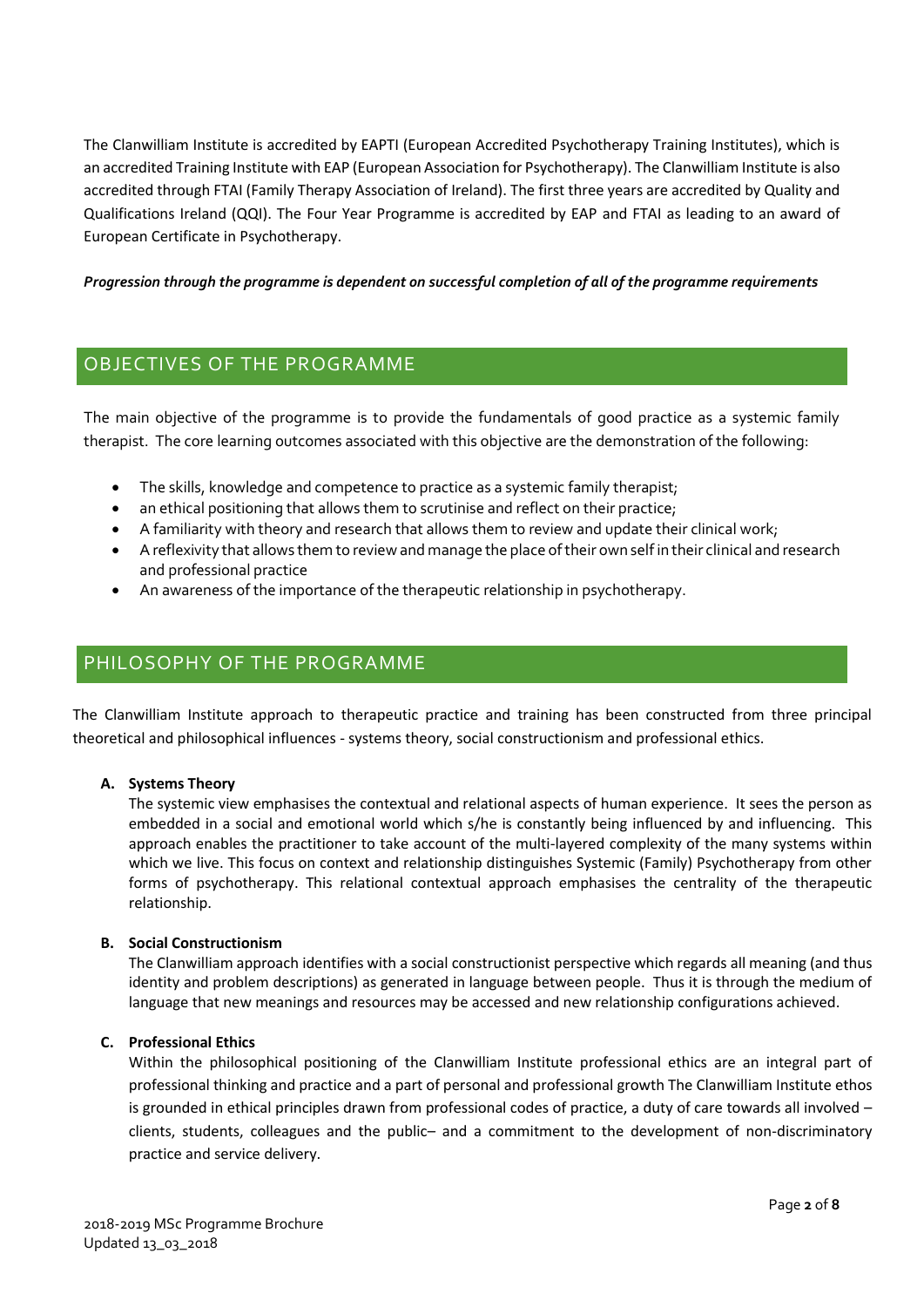The Clanwilliam approach seeks to hold and work with the continuing tension between these philosophical influences, achieving an appropriate professional stance and maintain an ethical position in particular when dealing with issues of inequality, disadvantage and abuse. This approach emphasises that there are no neutral stances and all participants are challenged to reflect on their biases and cultural conditioning. Therapy and training are viewed as co-operative, explorative, mutually respectful processes.

# PROGRAMME STRUCTURE

The academic programme is structured around over-arching themes which provide continuity and integration. These include:

- o Viewing meaning, interactional patterns, structure and communication as inter-related dimensions of human experience and behaviour;
- o Attending to both the person and the context so that neither is invalidated;
- o Giving particular attention to an anti-discriminatory position in relation to gender, race, religion, ability, age, culture, class, ethnicity and sexual orientation.

Guided by these considerations, a curriculum has been developed which attends to the person of the client and also to that of the student therapist. The curriculum comprises 4 modules that are developed and integrated throughout the four years of the programme. Reflexivity is a core component of all of these modules.

The learning environments for these five strands include academic seminars, supervised (live) clinical practice in teams; retrospective supervision (in fourth year) and personal group experience.

A high degree of student participation and self-directed learning is expected.

| Year | Programme                                                          | Accreditation                                                                       |
|------|--------------------------------------------------------------------|-------------------------------------------------------------------------------------|
|      | Psychotherapy Part 1 / Foundation Level                            |                                                                                     |
|      | Professional Training Programme in                                 | Foundation Training Programme in Systemic                                           |
|      | Systemic Psychotherapy                                             | Psychotherapy by FTAI                                                               |
|      | Postgraduate Diploma in Systemic                                   | Postgraduate Diploma in Systemic Psychotherapy - Exit                               |
|      | Psychotherapy Exit Award / Intermediate                            | award End of Year 2                                                                 |
|      | Level Professional Training Programme in                           | Intermediate Training Programme in Systemic                                         |
|      | Systemic Psychotherapy                                             | Psychotherapy by FTAI                                                               |
| 3    |                                                                    | MSc in Systemic Psychotherapy by QQI                                                |
|      | Masters in Science in Systemic<br>Psychotherapy                    | Professional Level Training Programme in Systemic                                   |
|      |                                                                    | Psychotherapy (Part 1) by FTAI                                                      |
| 4    | Professional Level Training Programme in<br>Systemic Psychotherapy | Professional Level Training Programme in Systemic<br>Psychotherapy (Part 2) by FTAI |

\*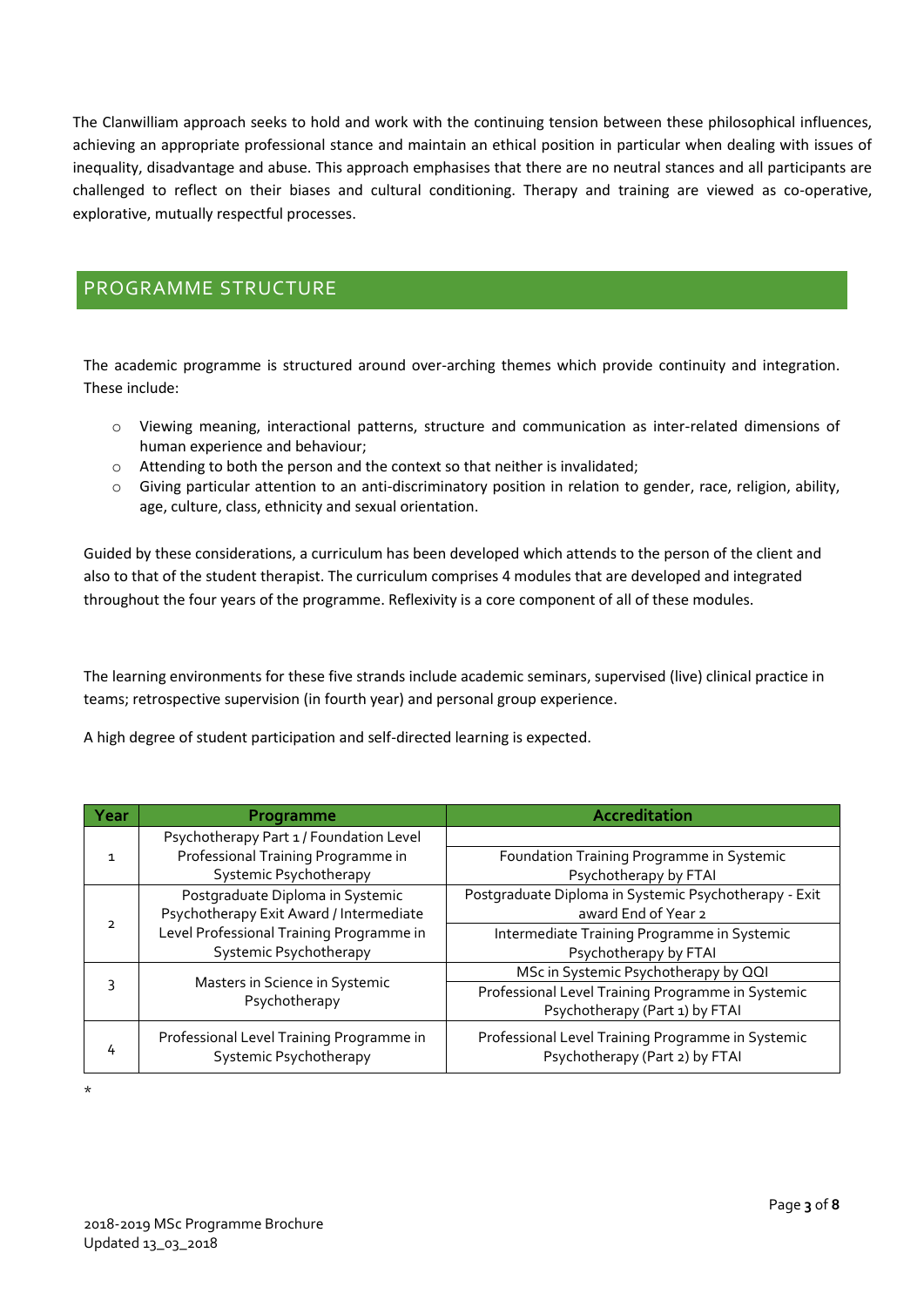| Year                              | <b>Subjects</b>                            | <b>ACCS Credits*</b> | <b>Total Credits</b> |  |
|-----------------------------------|--------------------------------------------|----------------------|----------------------|--|
| <b>Clinical Practice 1</b><br>One |                                            | 10                   |                      |  |
|                                   | Theory 1<br>Ethics and Inclusivity 1       |                      | 30                   |  |
|                                   |                                            |                      |                      |  |
|                                   | Research <sub>1</sub>                      | 5                    |                      |  |
| <b>Two</b>                        | <b>Clinical Practice 2</b>                 | 10                   |                      |  |
|                                   | Theory 2                                   | 10                   |                      |  |
|                                   | Ethics and Inclusivity 2                   | 5                    | 30                   |  |
|                                   | Research 2                                 | 5                    |                      |  |
| <b>Three</b>                      | <b>Clinical Practice</b>                   |                      |                      |  |
|                                   | Theory                                     | 10                   |                      |  |
|                                   | <b>Ethics and Inclusivity</b>              | 10                   | 60                   |  |
|                                   | <b>Research Production: Dissertation</b>   | 20                   |                      |  |
| Four                              | <b>Clinical Practice</b>                   | $\sim$               |                      |  |
|                                   | Theory and Practice Integration<br>25<br>٠ |                      |                      |  |
|                                   | <b>Clinical Consultation</b>               |                      |                      |  |

## **PROGRAMME DETAILS**

## SUBJECT: CLINICAL PRACTICE

These modules are composed of two parts, live supervision in clinical teams and work based clinical practice.

### Live Clinical Supervision

Students work as members of a team with a Registered Supervisor. Family Therapy training has evolved a distinctive method known as "live supervision". By this is meant that the student is guided, as he or she is conducting therapy, by a supervisor who is observing using a one-way mirror and/or video system. This provides an intensive learning experience with the opportunity for detailed feedback and commentary afterwards. Students are gradually introduced to this format during the first year and begin clinical practice under direct supervision during the second year. In the third year the students move towards more autonomous practice although all sessions continue to be 'live' supervised, and in the fourth year there is a shift to retrospectively supervised team work. Live supervision clinical practice in year 2 and 3 takes place both in Clanwilliam Institute and in off-site venues. Students remain with their assigned groups throughout the programme. While one student works with the client(s) face-to-face, the other members of the group observe with the supervisor. Students are also involved in case discussion, planning, reviewing the session and feedback to the student therapist. In some cases the whole group may work as a team with more active participation in the therapy process.

Cases are selected and assigned in so far as is practicable to give the students a range of clinical experience. Where clients give permission, sessions are recorded. The recordings are subsequently reviewed by the student and discussed with the supervisor and group. Attention is given to theoretical issues, the development of therapeutic techniques and the individual skills and style of the student. Students are encouraged to address their personal and emotional resonances to the stories of the clients both in the supervision group and the Personal and Professional Development group.

In the first year the students consider the influences of relationships and personal history on their development as a therapist. Students present and explore their own family genogram and its impact in the therapeutic domain. Students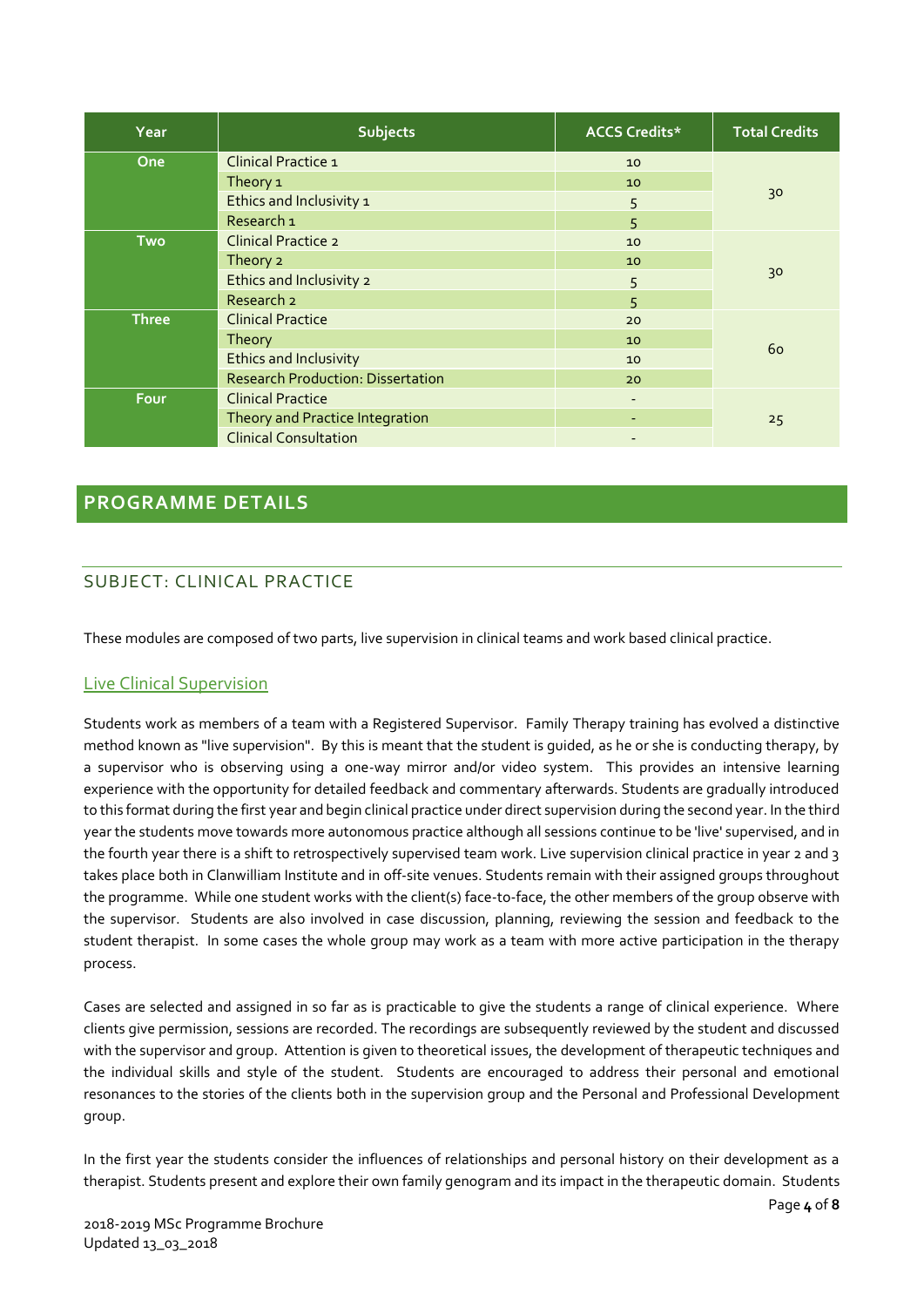develop a better understanding of and compassion for issues and problems in families together with reflexivity in relation to their own positioning, if they have undertaken an exploration of their own family of origin. In the fourth year, student's move from live supervision (in the presence of the supervisor) to individual practice with retrospective supervision and group seminars/group consultations.

## Work Based Clinical Practice

In years 1, 2, and 3 students are expected to have clinical practice outside of the course. Some students work full time in clinical settings and do not require additional practice. For students who do not work fulltime in clinical settings they will be required to work a minimum of 3 hours a week in a clinical practice (ideally 6 hours).

In Year One, clinical placements may be on telephone helplines and other counselling support settings. In Year 2 and 3 students are encouraged to work more face to face with clients and should have done so before beginning Year 3. In Year 3 and Four all students must be working in clinical settings outside course clinical hours for a minimum of 3 hours per week.

Year Four students are required to complete a minimum of 200 hours of external systemic practice. This will usually be in a student's workplace but, occasionally, it may be necessary for students to complete additional work on a placement basis. Students bring to the facilitated supervision sessions audio & videotapes of therapy consultations in which they are engaged so as to allow them the opportunity to reflect on their practice and to benefit from the reflections and input of others in the supervision group.

In Year Four Clinical supervisor for 200 hours clinical work is provided by one of the faculty clinical supervisors and is covered by fees paid. Clinical supervision is not clinical line management but offers the students an opportunity to reflect on their clinical work and link theory to practice.

## **SUBJECT: THEORY**

These modules attend to the interconnections between theory and practice.

The theoretical modules provide students with a detailed and critical overview of the principal philosophical and theoretical underpinnings of systemic practice as well as the postmodern influences on systemic therapy:

- Systemic thinking
- Constructivism
- Social constructionism
- Postmodernism and psychotherapy

These modules link theoretical perspectives with the practice of therapy. Models of Family Therapy are explored in relation to (a) theoretical descriptions of the model (b) descriptions of practice (c) explorations of the links between theory and practice (d) critiques of the model and (e) an experiential component where participants experiment with utilising the model.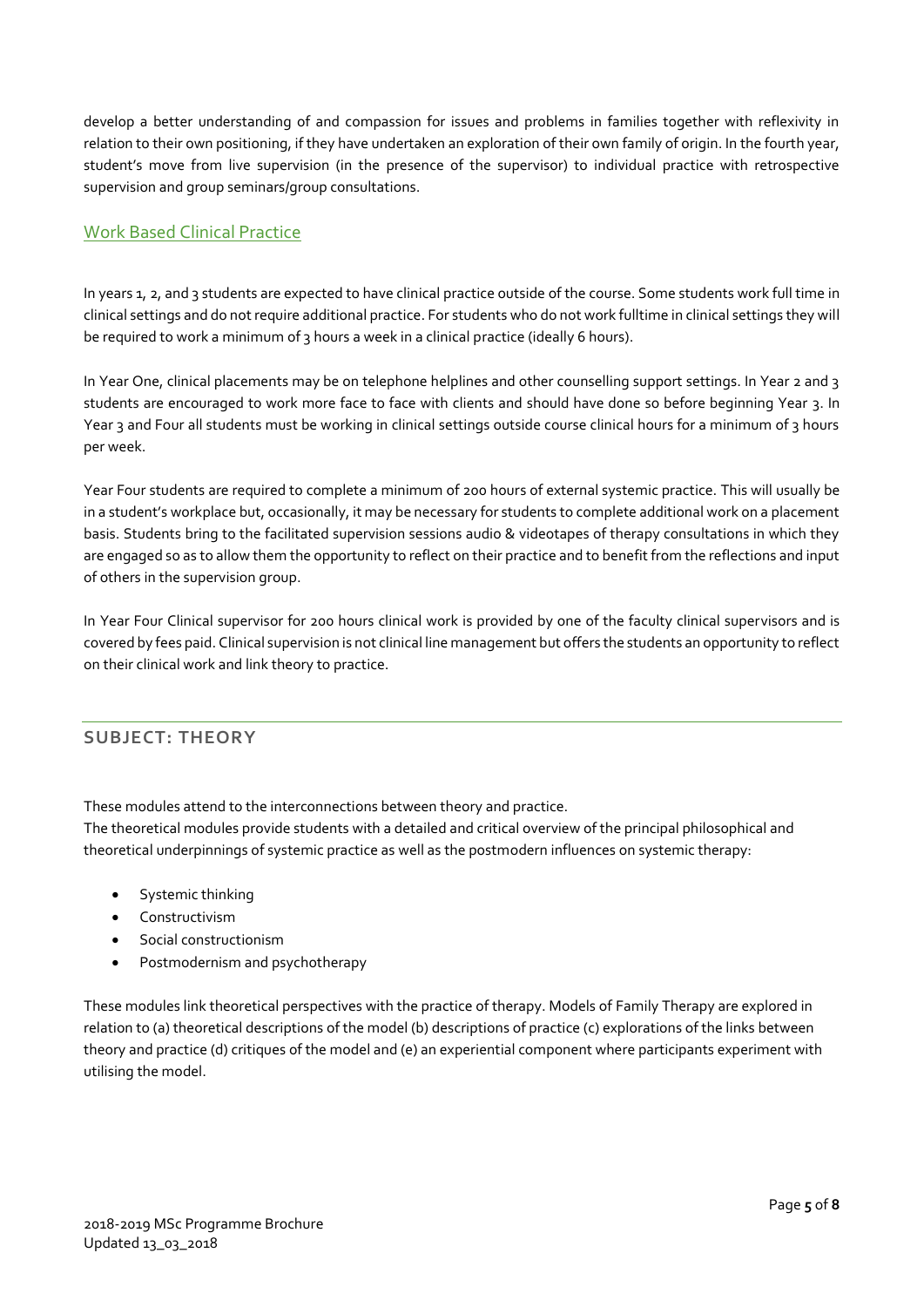## **SUBJECT: ETHICS AND INCLUSIVITY**

This module highlights ethics as a central aspect of therapeutic practice, and explores links between ethics, justice and professional practice. Emphasis is placed on incorporating ethical principles within everyday practice and on understanding and utilizing ethical codes and principles. Different frameworks of understanding ethics – in particular legal, spiritual and social justice frameworks – are presented and explored.

## **SUBJECT: RESEARCH**

Particular emphasis is placed within on understanding the place of research in therapy. Introductory components provide the opportunity for students to explore the relationship between research and practice, to read research papers critically, and explore different epistemological foundations of research methods. The practice component focuses on carrying out research projects, with particular emphasis on research methods, research design, data collection, data analysis and presentation of results. The research subject is integrated into the program and encourages the student to reflect on themselves as a research and is influenced by reflexive research approaches.

## **REFLEXIVITY**

Reflexivity is a continuing process through the four year training programme. Reflexive engagement with the practice of psychotherapy is both an ethical requirement and a guiding principle of competent, effective psychotherapeutic practice. Students are given the opportunity to reflect on their theoretical, clinical, organisational and personal positionings in ways that enhance and promote critical self-reflexivity.

Reflexivity in CWI training programmes is composed of two parts, a theoretical/practice component in each module and Personal and Professional Development groups.

### Theoretical/Practice Component

The theoretical/practice component aims to

- equip students with the necessary skills to assess personal value, knowledge, skills and competencies;
- identify strategies for professional and personal development;
- balance personal and professional commitments;
- develop personally appropriate coping strategies;
- develop reflexive engagement in multiple relationships at a therapeutic, research, professional and organisational level.

Reflexivity supports theoretical and clinical learning through its emphasis on self-awareness of personal, professional, institutional and organisational limits, strengths, weaknesses, and vulnerabilities, and its focus on fostering the ability to respond to such awareness in ways that address these strengths and limitations. This includes awareness of the limits of personal and professional knowledge and a respectful positioning towards other models and frameworks of knowledge, as well as an awareness of the place of the self in therapeutic processes.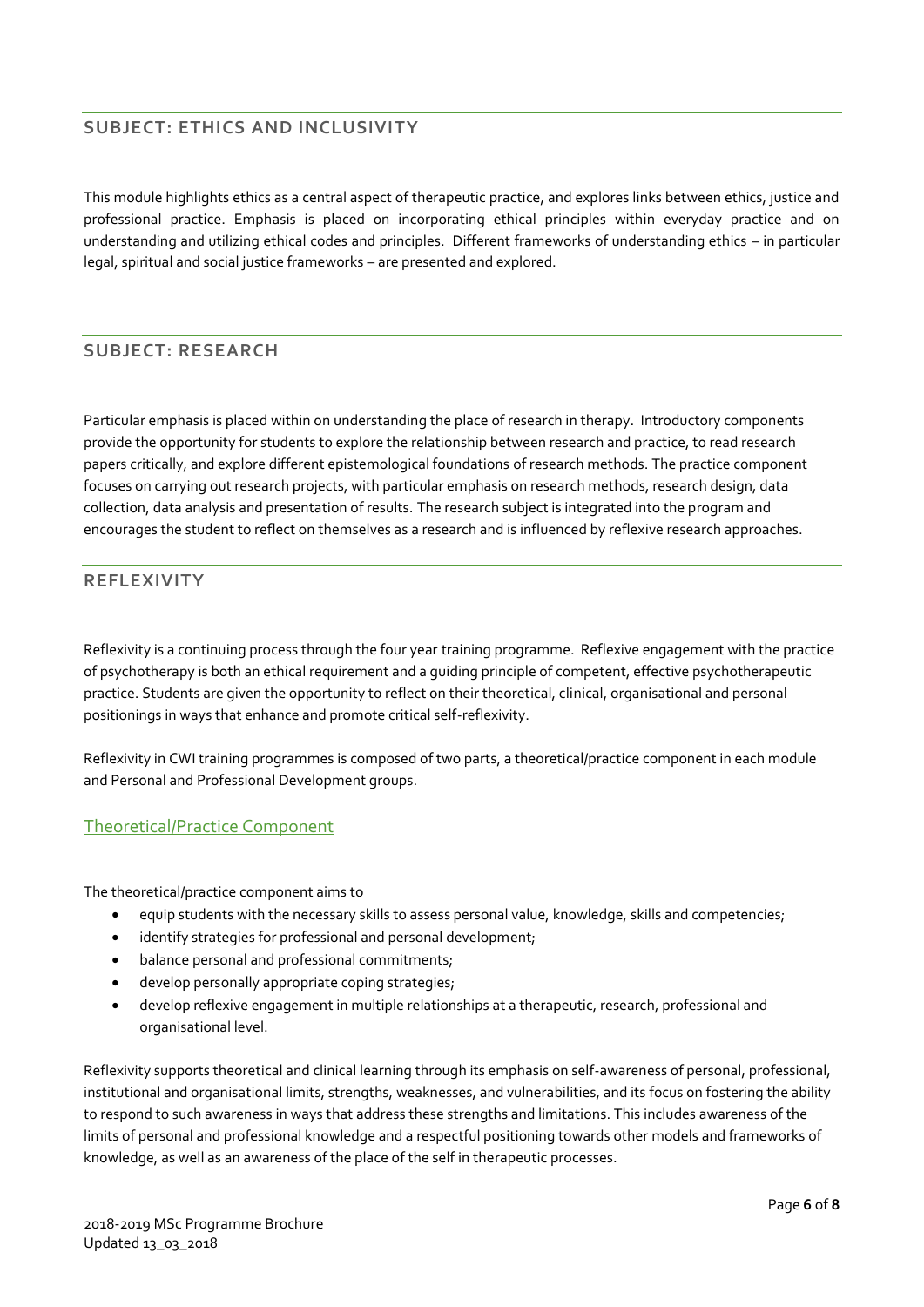## Personal and Professional Development (PPD)

The PPD groups occur in each of the four years of the programme. These groups promote participation in a group process and, through the use of exercises and tasks, greater self- reflexivity. Participation in these groups facilitates the development of increased perception of the complexity of the process of change in oneself and in others, and thereby makes a difference to competence in practice.

A strong emphasis on the personal story and emerging professional identity of the student therapist is a major focus of these groups. This follows from the theoretical perspectives of the programme where the therapist is seen as a cocreator of the therapeutic story or 'reality' and as in a relationship with the client(s). In this regard it is considered as essential that the student therapist develop an ability to reflect on their own history and current experience and a willingness to examine how these may be influencing their practice.

#### **ASSESSMENT**

The objectives of the programme and the learning outcomes are assessed through a combination of continuous assessment, project work and examinations. The specific forms of assessments are as follows:

#### **CONTINUOUS ASSESSMENT: PRACTICE EVALUATION**

This formal evaluation is provided at the end of each year. Practice Evaluations for Year s2, 3 and 4 assess the specific learning outcomes achieved in the specified subjects for that year. This evaluation process is supported by a mid-year process where the Clinical Supervisor co-engages in an evaluation discussion with each student. This assists students to identify strengths as well as any potential weakness that might impact on their progress throughout the course. The midyear evaluation is not graded and acts only as a guide to the Supervisor and student.

#### **WRITTEN ASSIGNMENTS**

Written assignments are used to assess the achievement of learning outcomes on specified subjects. The topic of the various Written Assignments are closely linked to the teaching inputs and learning outcomes for that subject. Written assignments may include a requirement for presentation of written work. This assessment method also examines and enhances student competence in writing in a manner consistent with professional publication.

#### **EXAMINATION**

This takes the form of a written and oral case presentation. In all four years these examinations are designed to assess the knowledge, skills and competencies of the student through presentation and discussion of a piece of recorded clinical work. The examination modules are assessed in terms of the specific learning outcomes for that module.

#### **DISSERTATION**

As part of this programme all students are required to complete a research dissertation. Students are expected to submit a detailed research proposal on their chosen topic. Formal instructions are provided to students on the requirements for their dissertation.

The Institute reserves the right to alter course components and modify assessment procedures as deemed necessary.